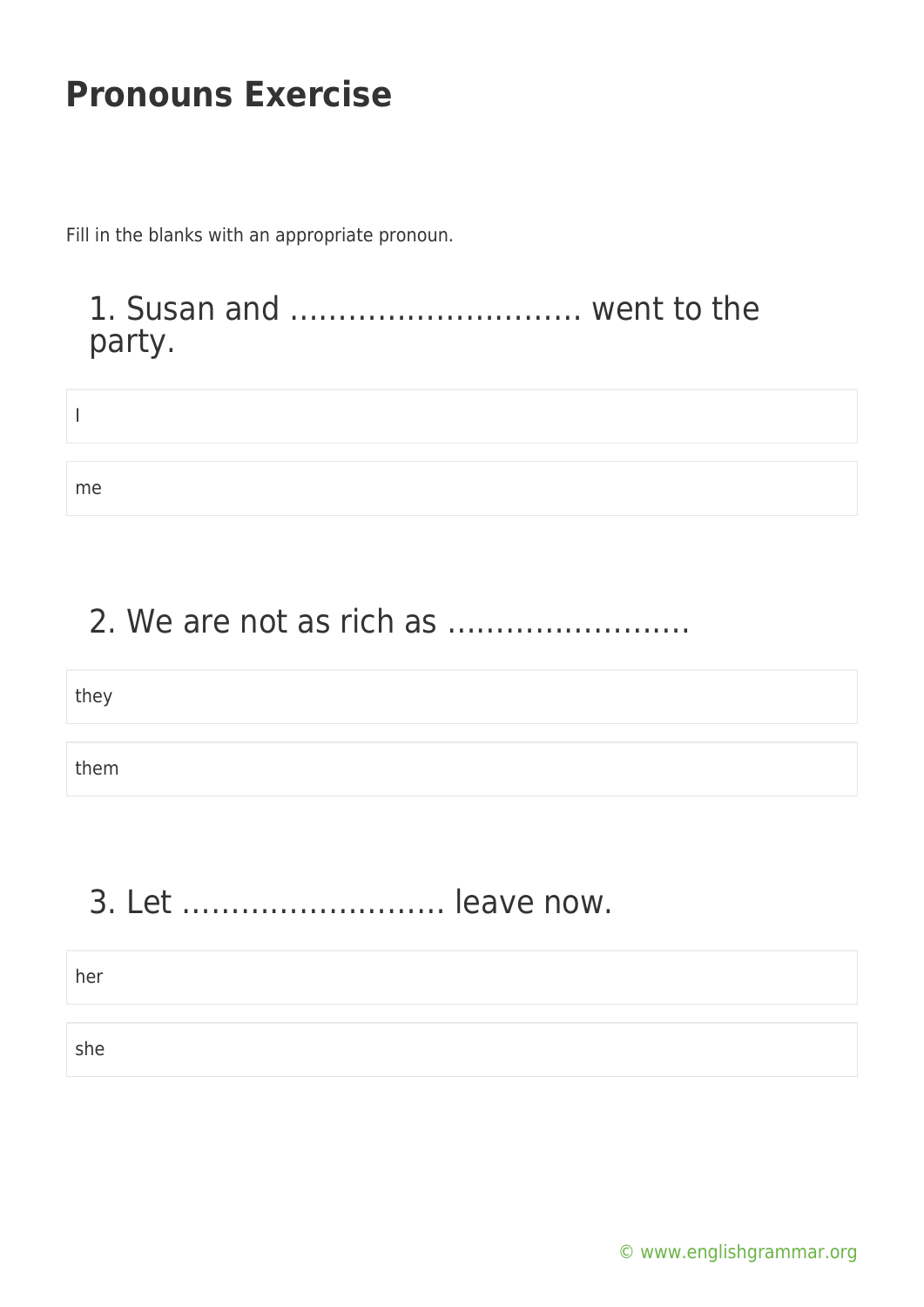4. Between you and ……………………. there are no secrets.

| me |  |  |
|----|--|--|

### 5. I scored as many runs as

………………………………

him

he

#### 6. Please wait for Suma and …………………………….

I

me

[© www.englishgrammar.org](https://www.englishgrammar.org/)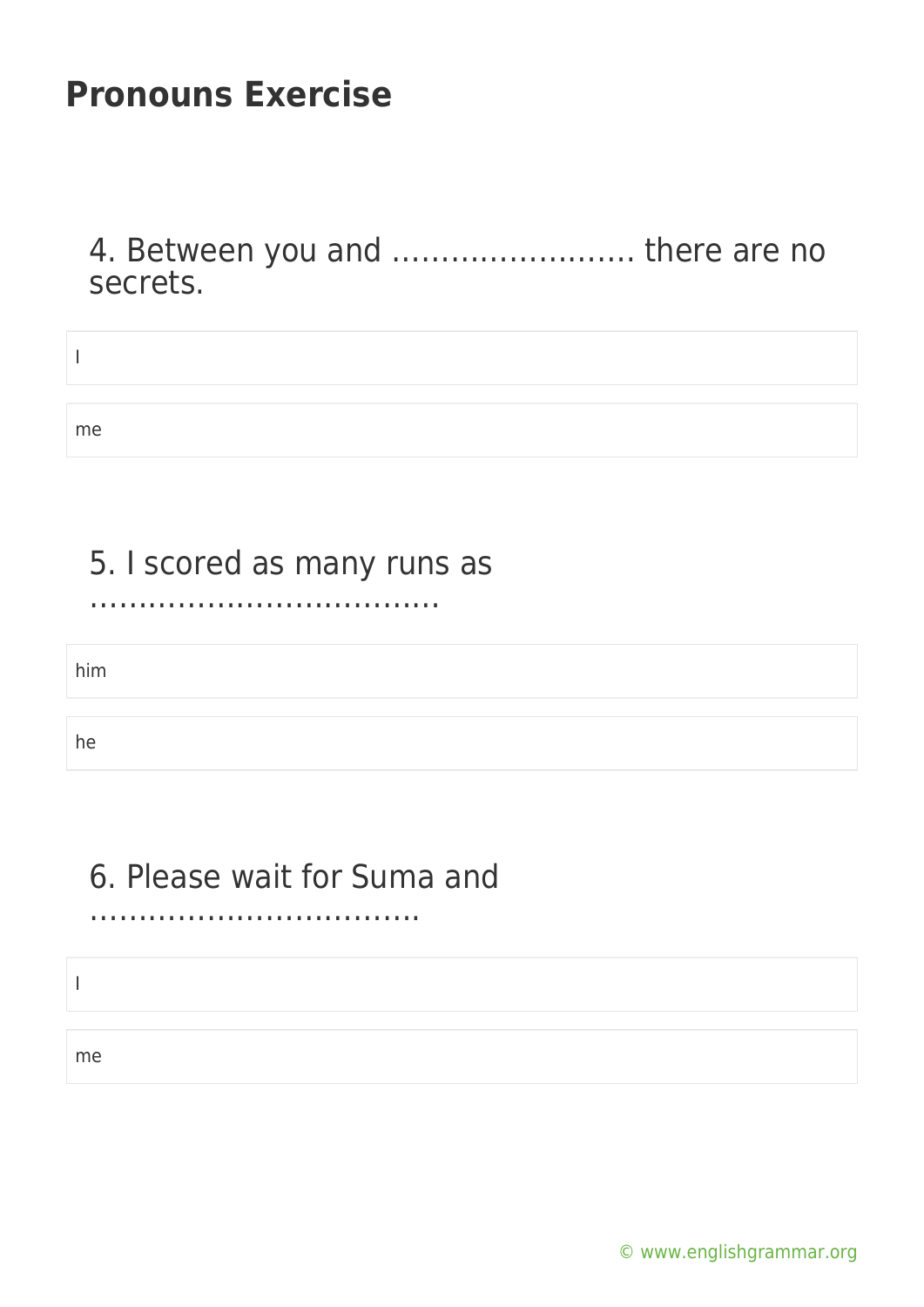### 7. Do you know who ……………………… are?

they

them

#### 8. It was …………………………. who caused all the trouble.

| he  |  |
|-----|--|
|     |  |
| him |  |

## 9. I love you more than ………………………..

he

him

# 10. Nobody but ………………………. was present.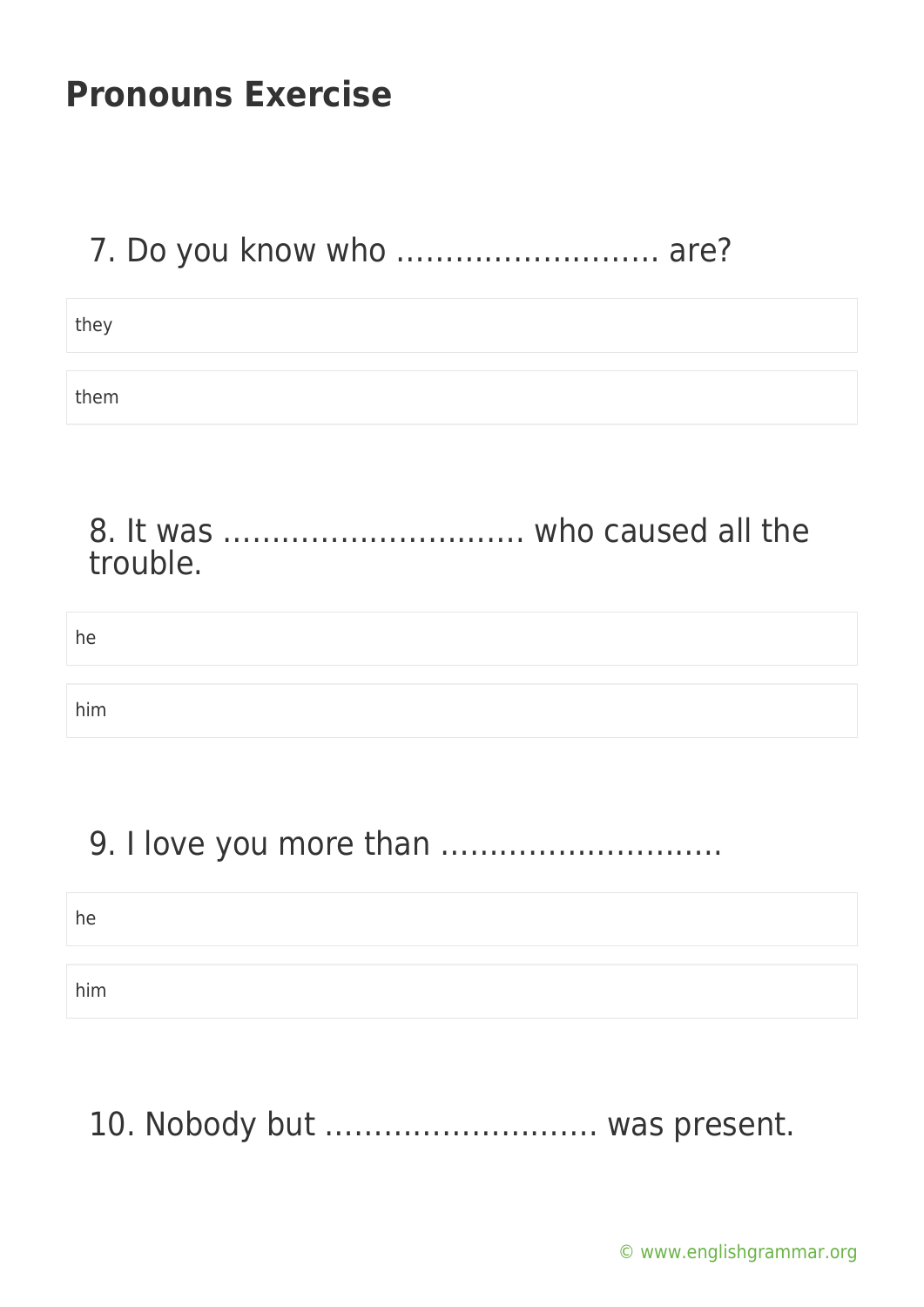| she |  |  |
|-----|--|--|
|     |  |  |
| her |  |  |

#### 11. He doesn't know what …………………………… is doing.

he

him

#### 12. Sam has invited him and ……………………… to his party.

I

me

#### Answers

Susan and I went to the party.